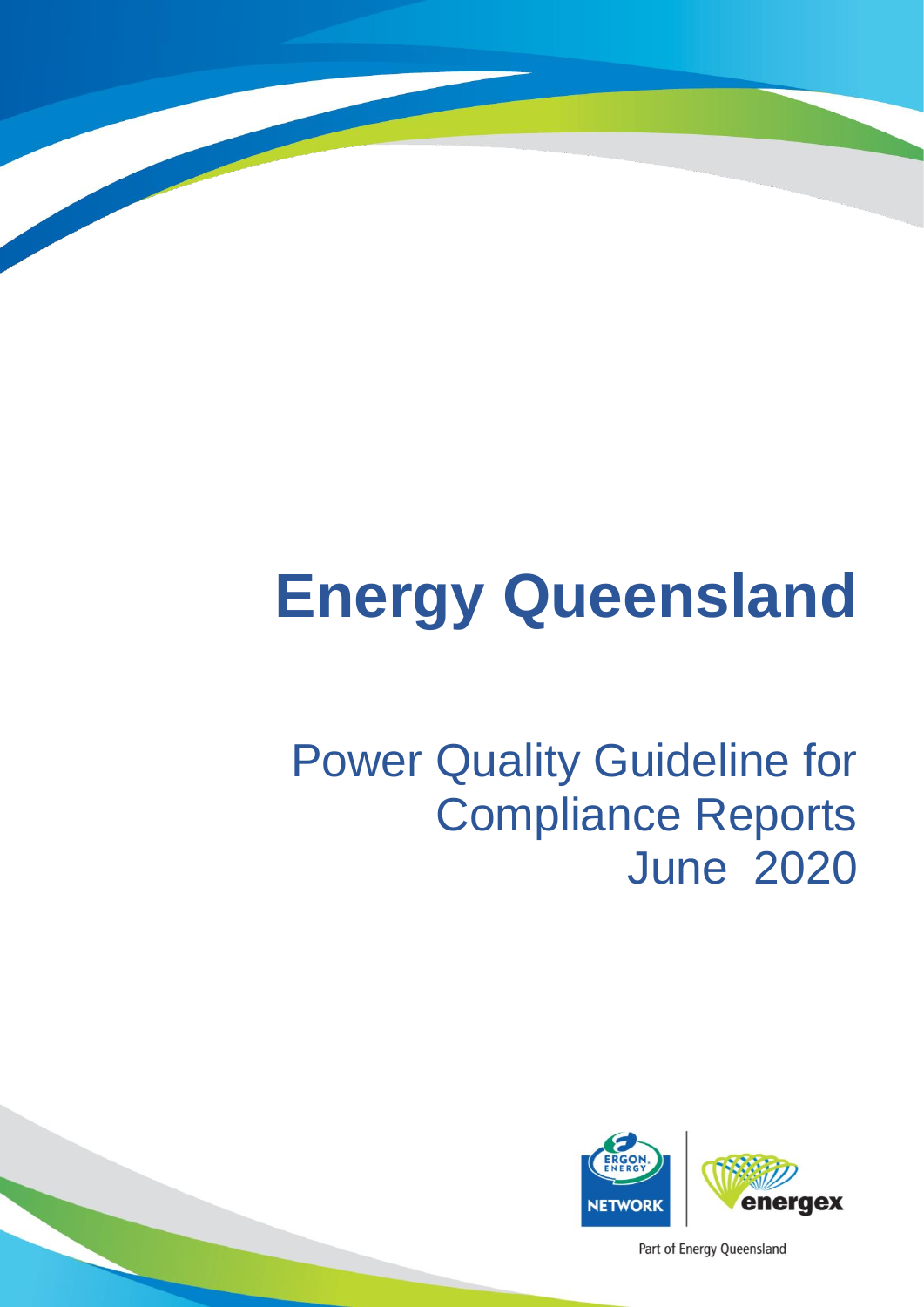

## **CONTENTS**

| 1 <sub>1</sub>   |  |
|------------------|--|
| $\overline{2}$ . |  |
| $\overline{3}$ . |  |
| $\overline{4}$ . |  |
| 5.               |  |
|                  |  |
|                  |  |
| 6.               |  |
| 7 <sub>1</sub>   |  |
| 8.               |  |

Ergon Energy Corporation Limited ABN 50 087 646 062 | Energy Queensland Limited ABN 96 612 535 583 | Energex Limited ABN 40 078 849 055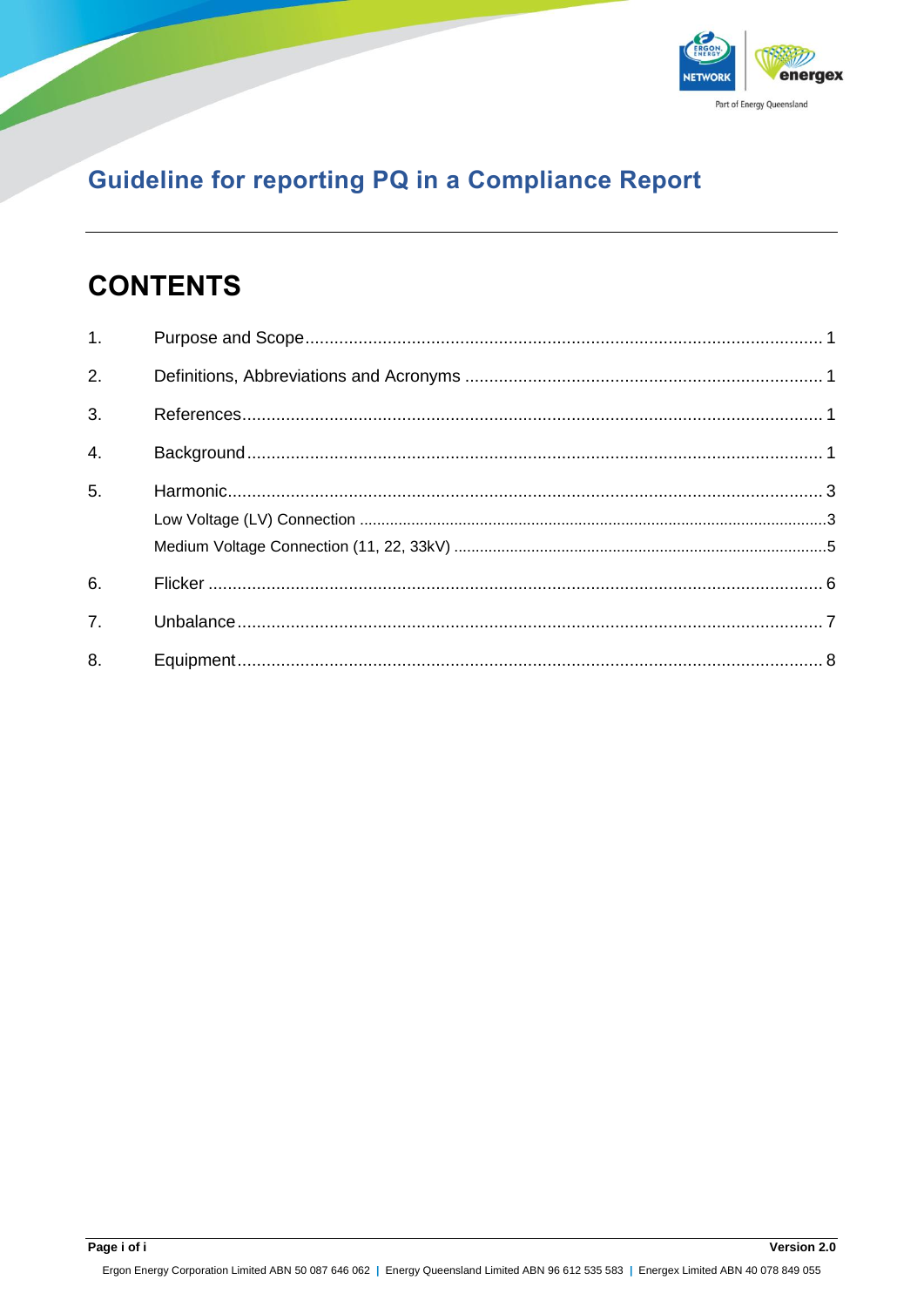

## <span id="page-2-0"></span>**1. PURPOSE AND SCOPE**

The purpose of this document is to provide details on how the Power Quality (PQ) parameters are to be presented as part of the Compliance Report (CR).

## <span id="page-2-1"></span>**2. DEFINITIONS, ABBREVIATIONS AND ACRONYMS**

| <b>CR</b> | <b>Compliance Report</b>                |
|-----------|-----------------------------------------|
| EG        | <b>Embedded Generation</b>              |
| <b>LV</b> | Low Voltage, voltage less 1000Vac       |
| MV        | Medium Voltage, voltage greater 1000Vac |
| <b>PQ</b> | <b>Power Quality</b>                    |
| TDD       | <b>Total Demand Distortion</b>          |
| THD       | <b>Total Harmonic Distortion</b>        |

## <span id="page-2-2"></span>**3. REFERENCES**

| <b>STNW 1174</b>         | Energy Queensland Standard for Low Voltage Embedded<br>Generating Connections.                                                                                                      |
|--------------------------|-------------------------------------------------------------------------------------------------------------------------------------------------------------------------------------|
| IEEE519                  | Recommended Practice and Requirements for Harmonic<br><b>Control in Electric Power Systems</b>                                                                                      |
| AS/NZ 61000.3.7          | Limits - Assessment of emission limits for fluctuating loads in<br>MV and HV power systems                                                                                          |
| SA/SNZ TR IEC 61000.3.14 | Limits - Assessment of emission limits for harmonics, inter-<br>harmonics, voltage fluctuations and unbalance for the<br>connection of disturbing installations to LV power systems |

### <span id="page-2-3"></span>**4. BACKGROUND**

A Compliance Report (CR) is to be submitted by the proponent for Embedded Generation (EG) systems greater than 30 kVA. The CR is to be certified by a Registered Professional Engineer of Queensland (RPEQ) to demonstrate the testing/measurements comply with the PQ parameter requirements as set out in the Technical Study document provided by Ergon Energy and Energex for the proposed EG installation.

The PQ requirement within the CR is to demonstrate compliance to power quality parameters of harmonics, flicker and voltage unbalance if required as per the Technical Study. This document provides guidelines on how the harmonics, flicker and unbalance test results must be presented as part of the CR.

**Page 1 of 8 Version 2.0**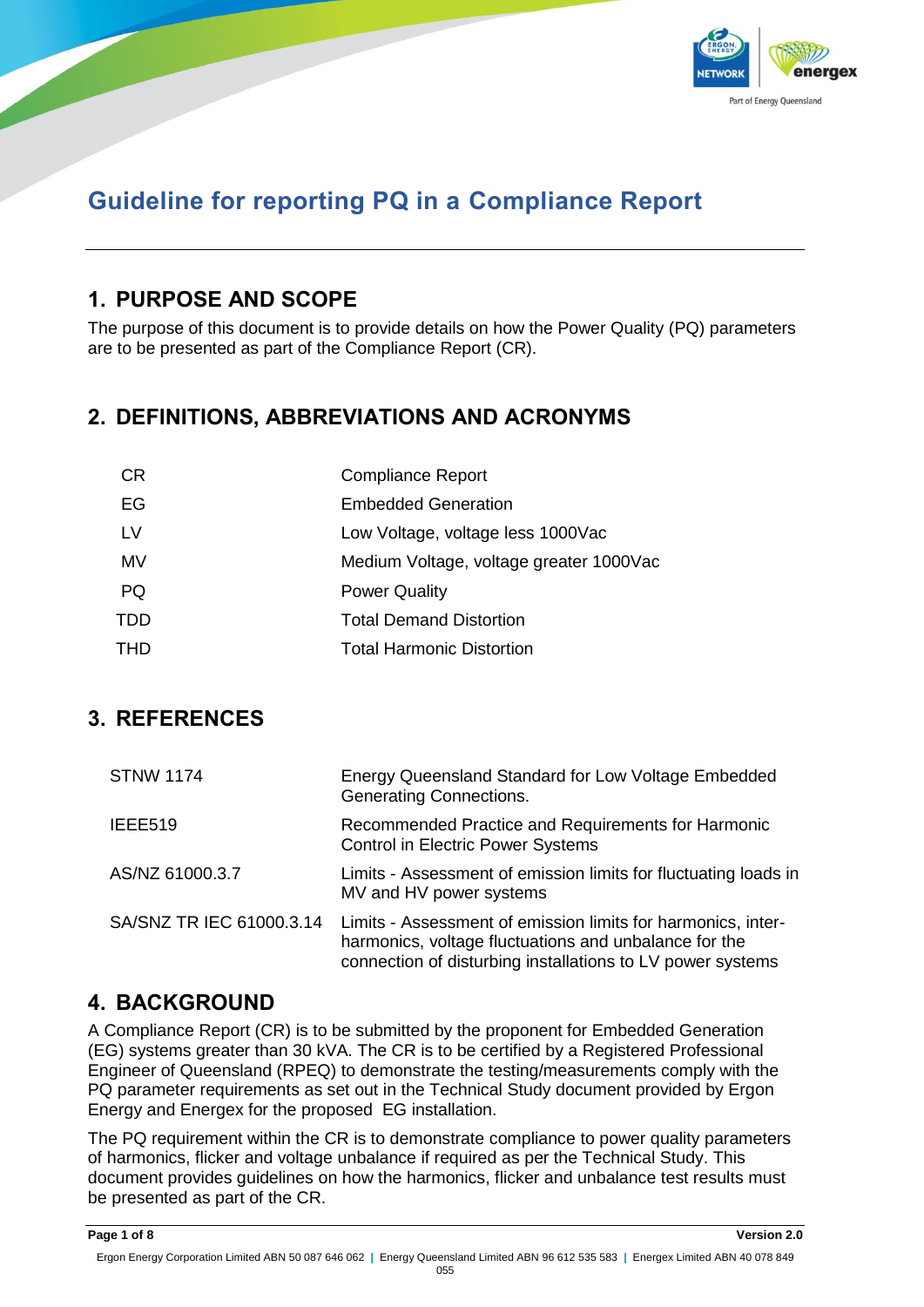

The allocation and measurement of PQ parameters is at the Connection Point. All electrical loads at the customer's installation within the Connection Point shall need to be made active as per normal operating circumstances within the period of measurement.

#### **4.1 For EG systems ≤ 200 kVA**

The minimum period of observation shall be 3 days for power quality data under normal operating conditions.

One day of this period shall be without the EG unit operating.

The data shall capture two repeated cycles from a lowest output to a maximum output and back to the lowest. The two operating cycles shall total to a minimum of 24 hours. The operating output range expected would typically be 10-90% of the approved maximum output of the EG unit.

#### **4.2 For EG systems > 200 kVA**

The minimum period of observation shall be 7 days for power quality data under normal operating conditions.

One day of this period shall be without the Embedded Generating (EG) unit operating.

For systems above 1.5MVA, a seven days background recording period is required.

#### **4.3 Mean of 10-minute values below the 99th percentile**

All parameters values should be based on the mean of the 10-minute values below the 99th percentile value. These values should be presented in tabulated form against the allocation values provided by Ergon Energy or Energex. If the 99 percentile value cannot be determined, the mean of all 10 minute values can be used.

Recording equipment should provide recorded values for each phase. Providing the values for each phase is acceptable but the average across the phases is the minimum requirement.

Relevant charts and data files can be provided for information; however, tables are mandatory.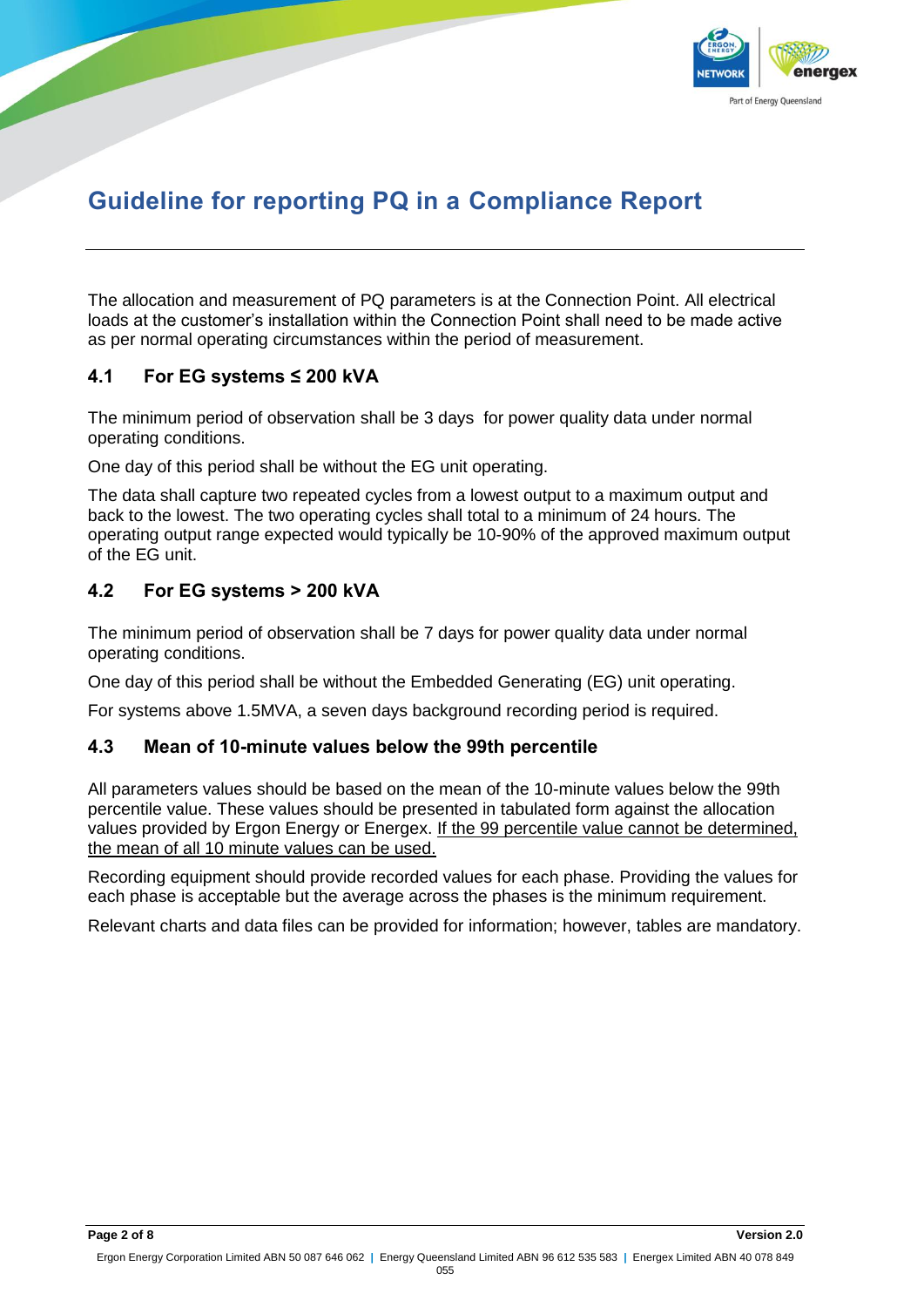

## <span id="page-4-0"></span>**5. HARMONICS**

#### <span id="page-4-1"></span>**5.1 Low Voltage (LV) Connection**

For LV connections, harmonic allocations are provided in current (A) form for individual harmonics from 2-40<sup>th</sup> order as per the example in [Table 1.](#page-4-2) The Total Demand Distortion (TDDi) value will also be provided.

<span id="page-4-2"></span>

| <b>Harmonic Order</b> | <b>Emission Limit at</b><br><b>Connection Point (A)</b><br>(as allocated) | <b>Harmonic Order</b> | <b>Emission Limit at</b><br><b>Connection Point</b><br>(A) |
|-----------------------|---------------------------------------------------------------------------|-----------------------|------------------------------------------------------------|
| $\overline{c}$        | 6.71                                                                      | 22                    | 2.68                                                       |
| 3                     | 26.84                                                                     | 23                    | 4.03                                                       |
| 4                     | 6.71                                                                      | 24                    | 1.02                                                       |
| 5                     | 26.84                                                                     | 25                    | 4.03                                                       |
| 6                     | 6.71                                                                      | 26                    | 1.02                                                       |
| $\overline{7}$        | 26.84                                                                     | 27                    | 4.03                                                       |
| 8                     | 6.71                                                                      | 28                    | 1.02                                                       |
| 9                     | 26.84                                                                     | 29                    | 4.03                                                       |
| 10                    | 6.71                                                                      | 30                    | 1.02                                                       |
| 11                    | 12.08                                                                     | 31                    | 4.03                                                       |
| 12                    | 3.03                                                                      | 32                    | 1.02                                                       |
| 13                    | 12.08                                                                     | 33                    | 4.03                                                       |
| 14                    | 3.03                                                                      | 34                    | 1.02                                                       |
| 15                    | 12.08                                                                     | 35                    | 1.88                                                       |
| 16                    | 3.03                                                                      | 36                    | 0.48                                                       |
| 17                    | 10.73                                                                     | 37                    | 1.88                                                       |
| 18                    | 2.68                                                                      | 38                    | 0.48                                                       |
| 19                    | 10.78                                                                     | 39                    | 1.88                                                       |
| 20                    | 2.68                                                                      | 40                    | 0.48                                                       |
| 21                    | 10.73                                                                     | $TDD_i$ (%)           | 32.20                                                      |

| Table 1: Example of Supplied Harmonic Current Emission Limits at 400 V |  |  |  |
|------------------------------------------------------------------------|--|--|--|
|                                                                        |  |  |  |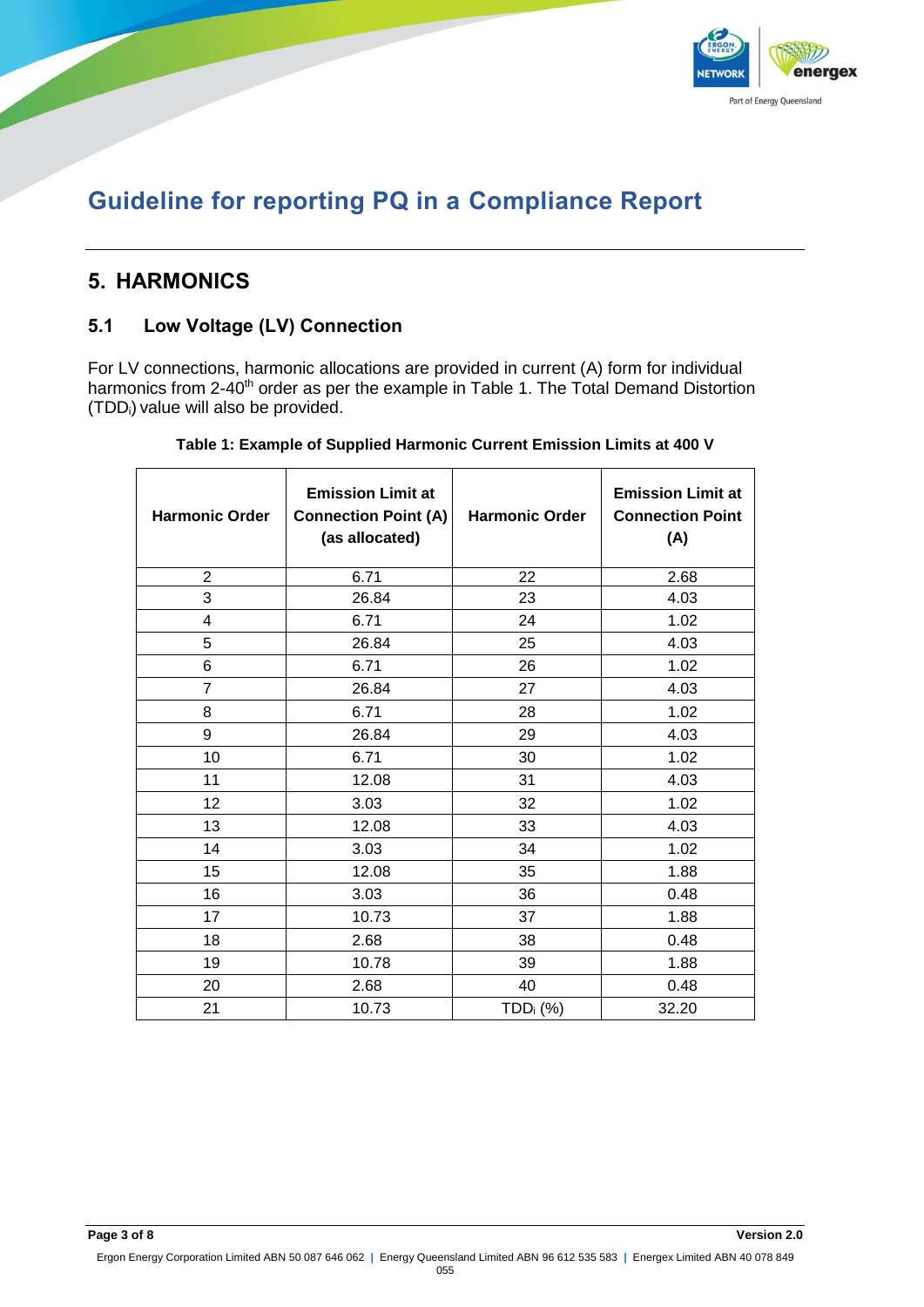

When presenting the results of the harmonic testing as part of the CR, the results should be presented in a table as shown in [Table 2.](#page-5-0)

<span id="page-5-0"></span>

|                       | <b>Emission Limit at</b>    | <b>Emission Test</b> | <b>Emission Test</b>  |
|-----------------------|-----------------------------|----------------------|-----------------------|
|                       | <b>Connection Point (A)</b> | Results EG ON (mean  | <b>Results EG OFF</b> |
| <b>Harmonic Order</b> | for Full Load (as           | of the 10 min values | (mean of the 10 min   |
|                       | allocated)                  | below the 99th       | values below the      |
|                       | (Example limits)            | percentile) (A)      | 99th percentile) (A)  |
| $\overline{c}$        | 6.71                        |                      |                       |
| 3                     | 26.84                       |                      |                       |
| 4                     | 6.71                        |                      |                       |
| 5                     | 26.84                       |                      |                       |
| 6                     | 6.71                        |                      |                       |
| 7                     | 26.84                       |                      |                       |
| 8                     | 6.71                        |                      |                       |
| 9                     | 26.84                       |                      |                       |
| 10                    | 6.71                        |                      |                       |
| 11                    | 12.08                       |                      |                       |
| 12                    | 3.03                        |                      |                       |
| 13                    | 12.08                       |                      |                       |
| 14                    | 3.03                        |                      |                       |
| 15                    | 12.08                       |                      |                       |
| 16                    | 3.03                        |                      |                       |
| 17                    | 10.73                       |                      |                       |
| 18                    | 2.68                        |                      |                       |
| 19                    | 10.78                       |                      |                       |
| 20                    | 2.68                        |                      |                       |
| 21                    | 10.73                       |                      |                       |
| 22                    | 2.68                        |                      |                       |
| 23                    | 4.03                        |                      |                       |
| 24                    | 1.02                        |                      |                       |
| 25                    | 4.03                        |                      |                       |
| 26<br>27              | 1.02<br>4.03                |                      |                       |
| 28                    | 1.02                        |                      |                       |
| 29                    | 4.03                        |                      |                       |
| 30                    | 1.02                        |                      |                       |
| $\overline{31}$       | 4.03                        |                      |                       |
| 32                    | 1.02                        |                      |                       |
| 33                    | 4.03                        |                      |                       |
| 34                    | 1.02                        |                      |                       |
| 35                    | 1.88                        |                      |                       |
| 36                    | 0.48                        |                      |                       |
| 37                    | 1.88                        |                      |                       |
| 38                    | 0.48                        |                      |                       |
| 39                    | 1.88                        |                      |                       |
| 40                    | 0.48                        |                      |                       |
| TDD <sub>1</sub> (%)  | 32.20                       |                      |                       |

**Table 2: Example Table of allocated harmonic limits and test result values - current**

**Page 4 of 8 Version 2.0**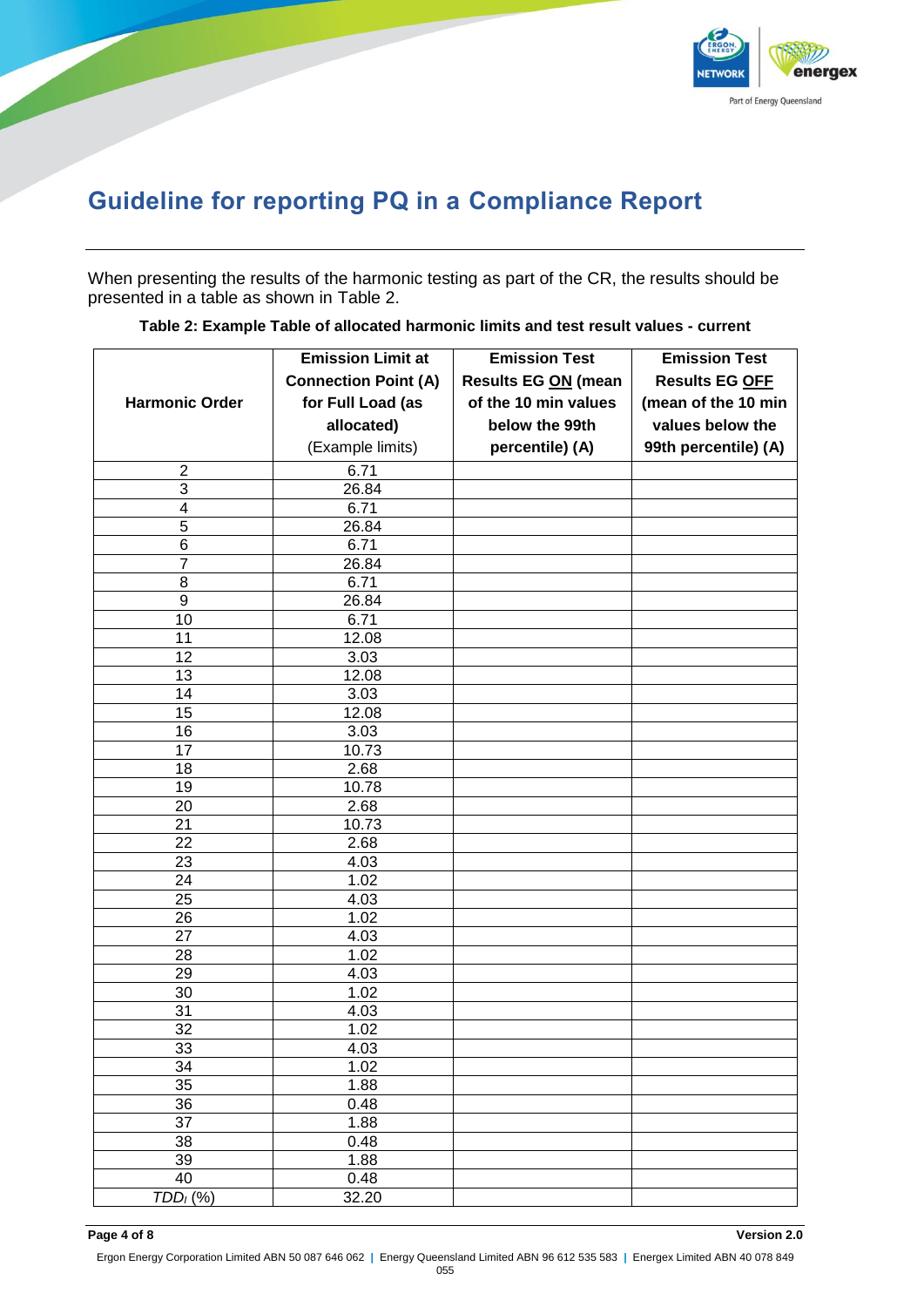

#### <span id="page-6-0"></span>**5.2 Medium Voltage (MV) Connection (11, 22, 33kV)**

For Medium Voltage connections, the harmonic allocation values are provided as voltage (V) values in a format similar to [Table 1.](#page-4-2) Again, when presenting the results of the harmonic testing, the results should be based on a minimum recorded period. The values should be presented in a format as shown in [Table 3](#page-6-1) based on the mean of the 10 minute values below the 99th-percentile value.

<span id="page-6-1"></span>

|                       | <b>Emission Limit at</b>        | <b>Emission Test Results</b> | <b>Emission Test Results</b> |
|-----------------------|---------------------------------|------------------------------|------------------------------|
|                       | <b>Connection Point (V) for</b> | EG with ON (mean of the      | with EG OFF (mean of         |
| <b>Harmonic Order</b> | Full Load (as allocated)        | 10 min values below the      | the 10 min values below      |
|                       |                                 |                              |                              |
|                       | (Example limits)                | 99th percentile) (V)         | the 99th percentile) (V)     |
| 2                     | 0.12                            |                              |                              |
| $\overline{3}$        | 0.24                            |                              |                              |
| $\overline{4}$        | 0.05                            |                              |                              |
| $\overline{5}$        | 1.55                            |                              |                              |
| 6                     | 0.09                            |                              |                              |
| 7                     | 1.2                             |                              |                              |
| 8                     | 0.09                            |                              |                              |
| $\overline{9}$        | 0.33                            |                              |                              |
| 10                    | 0.12                            |                              |                              |
| 11                    | 2.33                            |                              |                              |
| 12                    | 0.11                            |                              |                              |
| $\overline{13}$       | 2.14                            |                              |                              |
| 14                    | 0.11                            |                              |                              |
| 15                    | 0.18                            |                              |                              |
| 16                    | 0.15                            |                              |                              |
| $\overline{17}$       | 1.40                            |                              |                              |
| $\overline{18}$       | 0.15                            |                              |                              |
| $\overline{19}$       | 0.94                            |                              |                              |
| 20                    | 0.15                            |                              |                              |
| $\overline{21}$       | 0.15                            |                              |                              |
| 22                    | 0.15                            |                              |                              |
| $\overline{23}$       | 1.11                            |                              |                              |
| $\overline{24}$       | 0.15                            |                              |                              |
| $\overline{25}$       | 0.64                            |                              |                              |
| $\overline{26}$       | 0.15                            |                              |                              |
| 27                    | 0.15                            |                              |                              |
| 28                    | 0.15                            |                              |                              |
| $\overline{29}$       | 0.61                            |                              |                              |
| 30                    | 0.18                            |                              |                              |
| 31                    | 0.18                            |                              |                              |
| $\overline{32}$       | 0.18                            |                              |                              |
| 33                    | 0.18                            |                              |                              |
| 34                    | 0.18                            |                              |                              |
| 35                    | 0.60                            |                              |                              |
| 36                    | 0.18                            |                              |                              |
| $\overline{37}$       | 0.18                            |                              |                              |
| $\overline{38}$       | 0.18                            |                              |                              |
| $\overline{39}$       | 0.18                            |                              |                              |
| 40                    | 0.18                            |                              |                              |
| $THDv(\%)$            | 1.89%                           |                              |                              |

#### **Table 3: CR Table of allocated harmonics and testing result values - Voltage**

**Page 5 of 8 Version 2.0**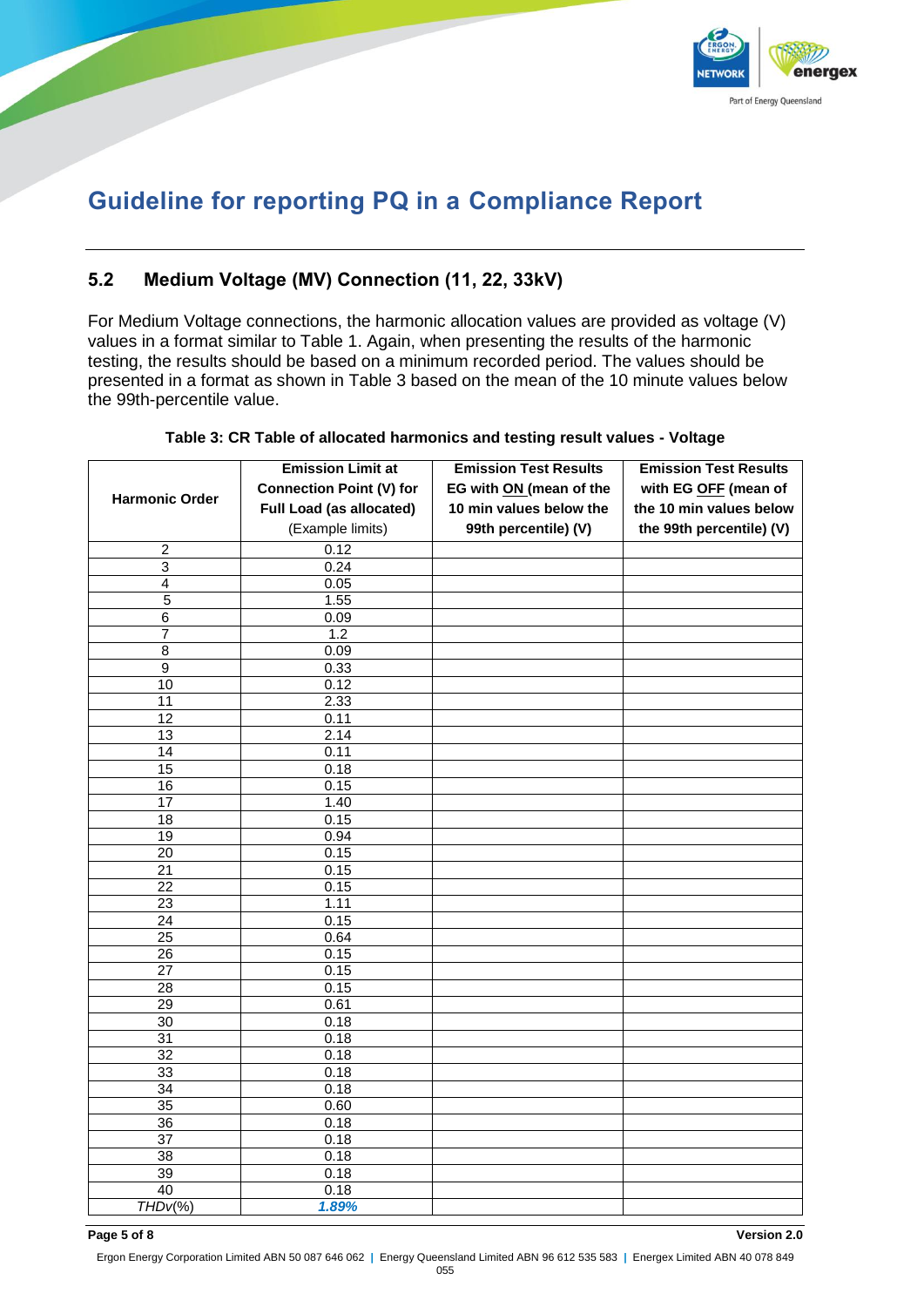

#### <span id="page-7-0"></span>**5.3 Data Compliance**

- 1. In all cases in which the results (for on and off) exceed the emission limit allocated, it may result in non-compliance and will stop progression of the connection.
- 2. In the case when the OFF result is breaching the emission limit, please take the following steps:
	- a. Recheck data recorder and consider re-doing the tests.
	- b. Recheck data for the mean of all values below the 99th percentile.
	- c. If the situation remains, please consult the customer/client and advise them the site maybe breaching the connection agreement.
	- d. (provide all data recorded during the period and the recorder details (make and model) for further analysis.)
- 3. In the case of an ON result breaching the emission limit please take the following steps:
	- a. Recheck data recorder and consider re-doing tests
	- b. Recheck data to the mean of all values below the 99th percentile
	- c. If the situation remains, the customer/client should be advised that mitigation options maybe required.
- 4. Consideration will be given where the testing shows the site is non-compliant solely due to existing load. In these cases, the customer will be contacted by Ergon Energy or Energex to discuss mitigation actions that will need to actioned by the customer. The EG System RPEQ should discuss the issue with the customer also.

## **6. FLICKER**

The flicker limits for the IES connection are specified as Flicker short term Pst and Flicker long term Plt. The LV flicker limits are allocated as per STNW 1174 and shown in Table 4.

| <b>Connection Type</b>             | Pst  | Plt  |
|------------------------------------|------|------|
| Dedicated distribution transformer | 0.50 | 0.40 |
| Shared distribution transformer    | 0.30 | 0.25 |

#### **Table 4: LV Flicker limits**

The measured flicker values should be measured over the same period as harmonics. The measured values should be presented as per [Table 5.](#page-8-1) The maximum value of flicker should never exceed 1.

The site is deemed complaint for flicker when the (absolute) difference between the on and off flicker values is less than the allocated limits for Pst and Plt.

**Page 6 of 8 Version 2.0**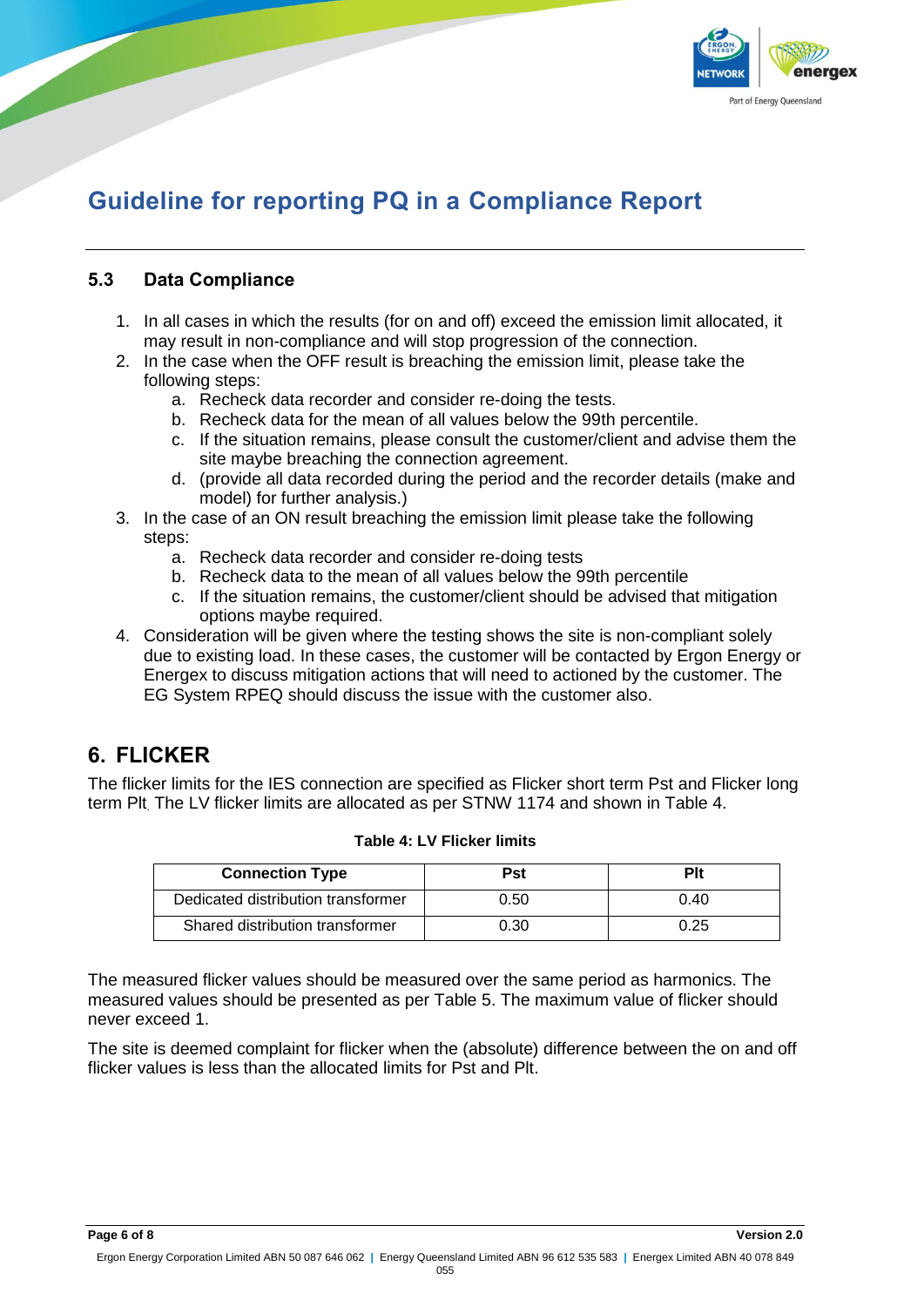

#### **Table 5: Flicker values - measured**

<span id="page-8-1"></span>

|                        | <b>Flicker limits as</b><br>allocated | <b>Measured Flicker with</b><br>EG ON (mean of the 10<br>min values below the<br>99th<br>percentile) | <b>Measured Flicker</b><br>with EG OFF (mean<br>of the 10 min<br>values below 99th<br>percentile) |
|------------------------|---------------------------------------|------------------------------------------------------------------------------------------------------|---------------------------------------------------------------------------------------------------|
| $P_{\rm st}$           |                                       |                                                                                                      |                                                                                                   |
| $\mathsf{P}_{\sf{lt}}$ |                                       |                                                                                                      |                                                                                                   |

LV – The allocated Flicker limits are specified as per STNW1174 and are subject any change of STNW1174.

MV - The Flicker allocation for MV connection are determined and allocated from AS/NZS 61000.3.7.

## <span id="page-8-0"></span>**7. VOLTAGE UNBALANCE**

The unbalance limits for the IES connection are specified as a percentage of negative sequence for voltage. The LV values are as per STNW1174 and are subject to any change of STNW1174. A copy is shown in [Table 6.](#page-8-2)

#### **Table 6: Unbalance limits**

<span id="page-8-2"></span>

| <b>Condition</b>            | <b>Averaging Period</b> | <b>Voltage Unbalance</b> |
|-----------------------------|-------------------------|--------------------------|
| No Contingency              | 30 minute               | 2.0%                     |
| <b>Credible Contingency</b> | 30 minute               | 2.0%                     |
| General                     | 10 minute               | 2.5%                     |
| Once per hour               | minute                  | $3.0\%$                  |

<span id="page-8-3"></span>Refer to STNW1175 for applicable limits relating to MV connections. The measured unbalance values should be measured over the same period as harmonics. The measured values should be presented as per [Table 7](#page-8-3).

|  | Table 7: Unbalance value - measured |  |  |
|--|-------------------------------------|--|--|
|--|-------------------------------------|--|--|

|                   | Unbalance limit<br>as allocated | <b>Measured Unbalance</b><br>(mean of 10 min<br>values below the<br>percentile 99%) IES<br><b>ON</b> | <b>Measured Unbalance</b><br>(mean of the 10 min<br>values below the<br>percentile 99%) IES<br>OFF |
|-------------------|---------------------------------|------------------------------------------------------------------------------------------------------|----------------------------------------------------------------------------------------------------|
| General 10 minute | 2.5%                            |                                                                                                      |                                                                                                    |
|                   |                                 |                                                                                                      |                                                                                                    |